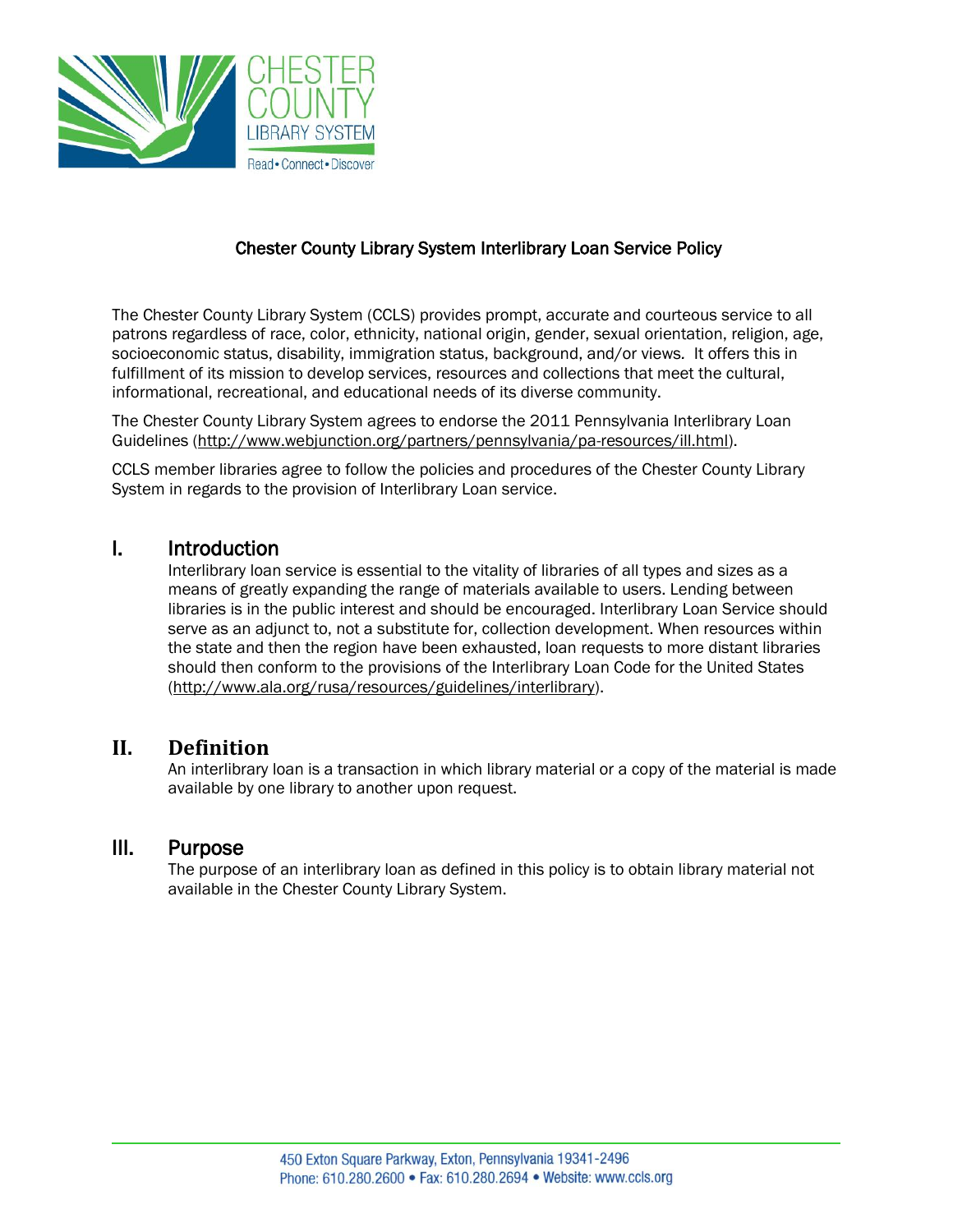# IV. Scope

- A. Under the terms of this policy, it is permissible to request on interlibrary loan from CCLS Member Libraries (the libraries) any type of library material. The libraries will decide in each case whether a particular item can be provided.
- B. The libraries will not ordinarily lend the following type of materials:
	- 1. Rare or valuable material.
	- 2. Bulky or fragile items which are difficult to ship.
	- 3. Material in high demand at the lending libraries.
	- 4. Material with local circulation restrictions.
	- 5. Unique material that would be difficult or impossible to replace.

## V. Responsibilities of the borrowing libraries

- A. Each library should provide the resources to meet the ordinary needs and interests of its primary users. Material requested from another library under this code should generally be limited to those items that do not conform to the library's collection development policy or for which there is no recurring demand.
- B. Borrowing libraries should make every effort to exhaust their own resources before resorting to interlibrary loans.
- C. Each library should inform its users of the purpose of interlibrary loan and of the library's interlibrary borrowing policy.
- D. The borrowing library's user, for whom the material is being requested, must have current local borrowing privileges and their account must be in good standing (no fines, fees or other concerns) to be eligible for interlibrary loan.
- E. The borrowing library is responsible for compliance with the copyright law (Title 17, *US Code*) and its accompanying guidelines, and should inform its users of the applicable portions of the law.
- F. Requested material must be described as completely and accurately as possible following accepted bibliographic practice. If an item cannot be verified, the statement "cannot verify" should be included along with information about the original source of citation.
- G. Standard interlibrary loan formats should be used for all requests.
- H. The safety of borrowed materials is the responsibility of the borrowing library from the time the material leaves the lending library until it is received back by the lending library. The borrowing library is responsible for packaging the material to ensure its return in good condition. If damage or loss occurs, the borrowing library must meet all costs of repairs or replacement in accordance with the preferences of the lending library.
- I. The borrowing library and its users must comply with the conditions of loan established by the lending library. Unless specifically forbidden by the lending library, copying by the borrowing library is permitted provided that it is in accordance with the applicable copyright laws and no damage to the original volume would result.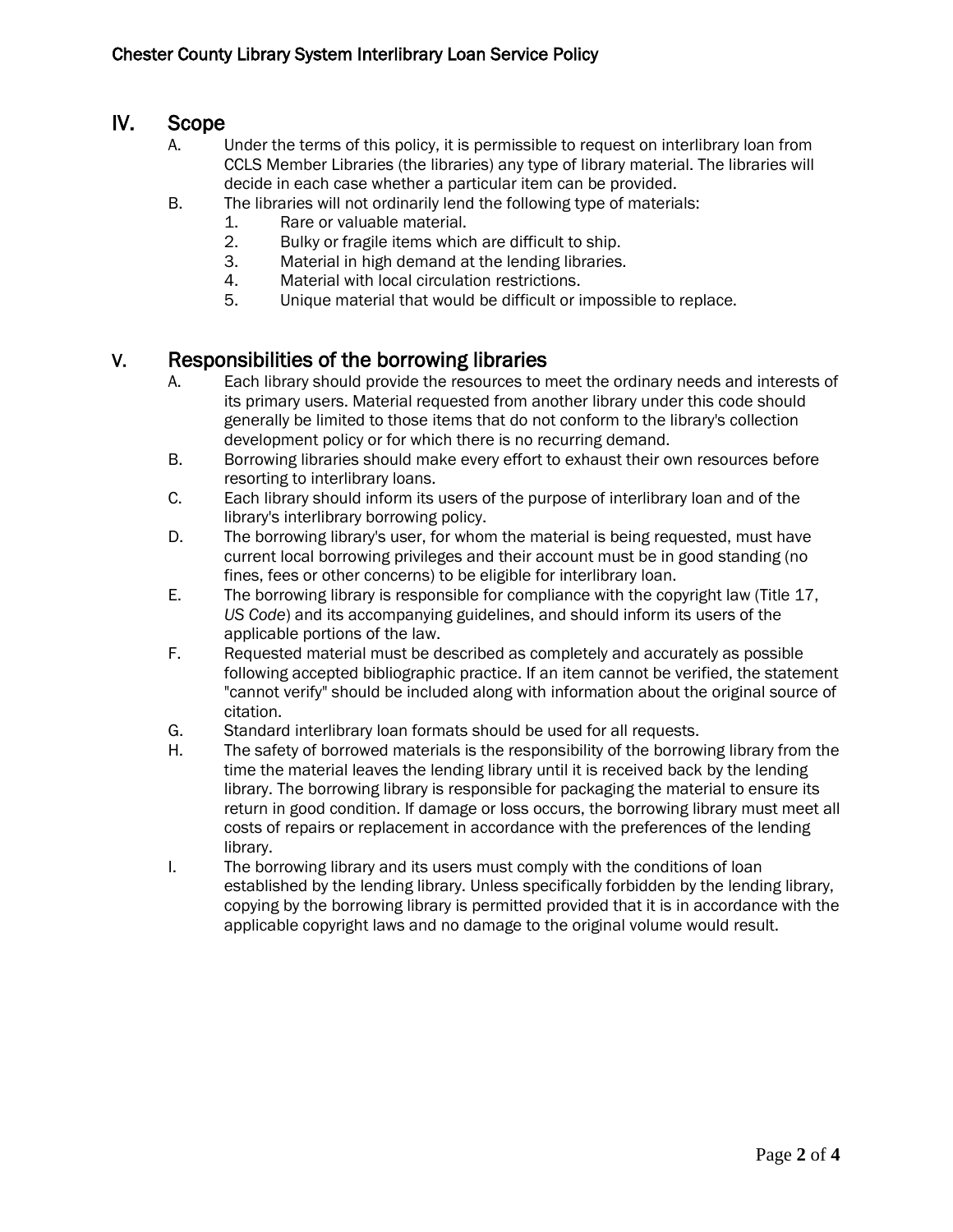## VI. Responsibilities of lending libraries

- A. The decision to lend material is at the discretion of the lending library, which will interpret as generously as possible its own lending policy with due consideration to the interests of its primary users.
- B. A statement of interlibrary loan policy should be made available upon request.
- C. The lending library should process requests promptly. Conditions of loan should be stated clearly and material should be packaged carefully. The lending library should notify the borrowing library when unable to fill a request, stating the reason for not filling the request whenever possible.
- D. The lending library will comply with current copyright law (Title 17 U.S.C.) and its accompanying guidelines.

#### VII. Expenses

- A. The borrowing library should be prepared to assume any costs charged by the lending library and should attempt to anticipate charges and authorize them on the initial request.
- B. If the charges are more than nominal and not authorized by the borrowing library, the lending library should inform the requesting library and ask for authorization to proceed.

#### VIII. Duration of loan

- A. The duration of loan, unless otherwise specified by the lending library, is the period of time the item may remain with the borrowing library disregarding the time spent in transit.
- B. Interlibrary loan material should be returned promptly.
- C. A renewal request should be sent in time to reach the lending library no later than the due date. It is up to the discretion of the lending library whether or not a renewal will be granted.
- D. All material on loan is subject to immediate recall, and the borrowing library should comply promptly.

## IX. Confidentiality of Interlibrary Loan Requests

- A. By endorsing this policy, libraries accept the interpretation that interlibrary loan borrowing and lending records fall under the legal guaranties of confidentiality as specified in the Library Code, Act of June 14, 1961, P.L. 324, as amended through July 1, 1985, Section 428.
- B. Libraries are not required or encouraged to retain records beyond a time frame dictated by local standard practice or copyright compliance guidelines.